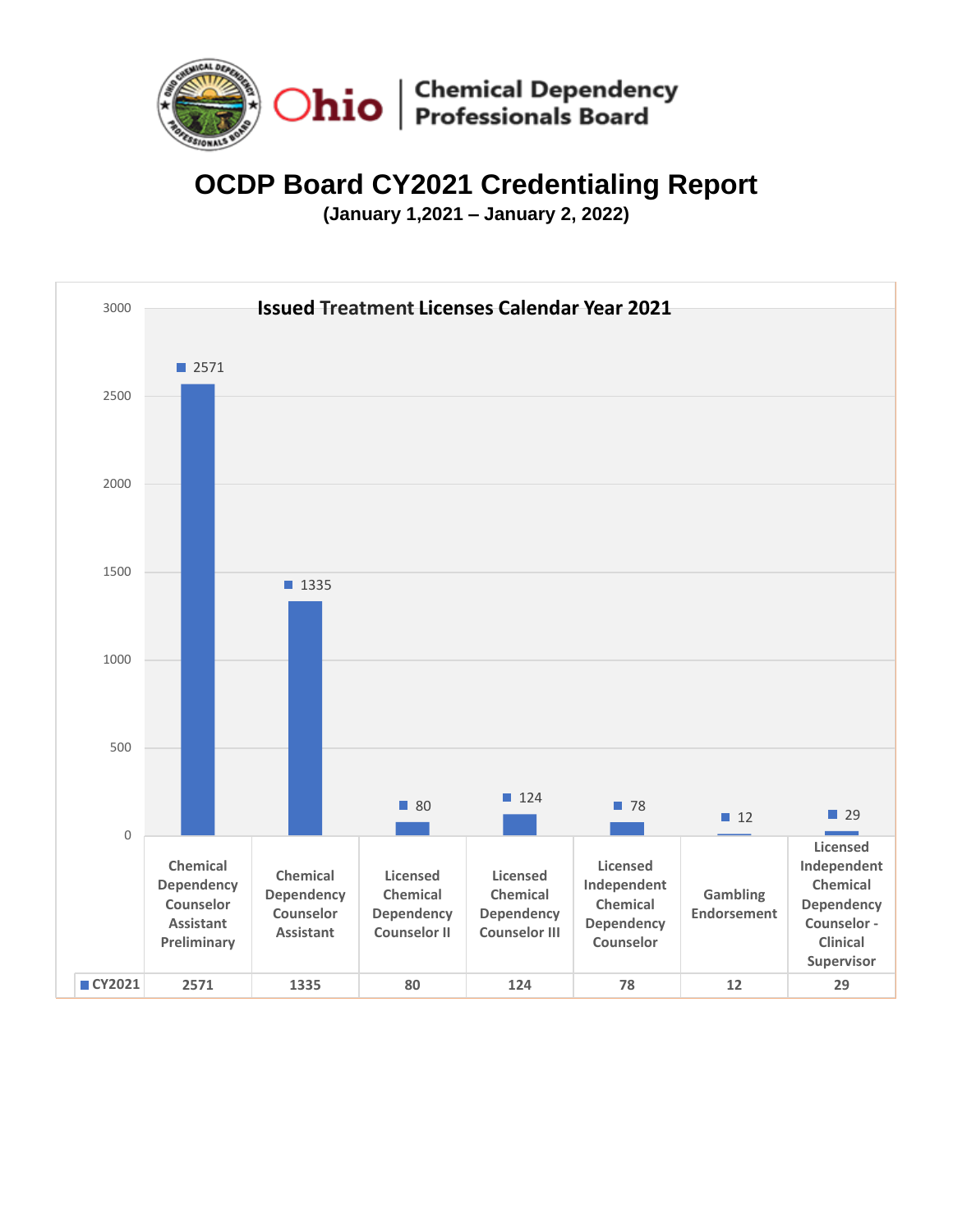# **Credentialing Data**

Below are breakdowns of Treatment credentials issued, lapsed and expired. This data is sorted by credential type for the calendar year.

| 2021           | <b>CDCA-</b><br>Pre | <b>CDCA</b> | <b>LCDCII</b> | <b>LCDCIII</b> | <b>LICDC</b> | <b>GAMB</b> | <b>LICDC-CS</b> |
|----------------|---------------------|-------------|---------------|----------------|--------------|-------------|-----------------|
| <b>Issued</b>  | 2571                | 1335        | 80            | 124            | 78           | 12          | 29              |
| Lapsed         | 1682                | 1220        | 52            | 120            | 241          | $*N/A$      | $*N/A$          |
| <b>Expired</b> | 664                 | 58          | 10            | 25             | 76           | N/A         | N/A             |

\*The Gambling and CS Endorsements follow the status of the License.

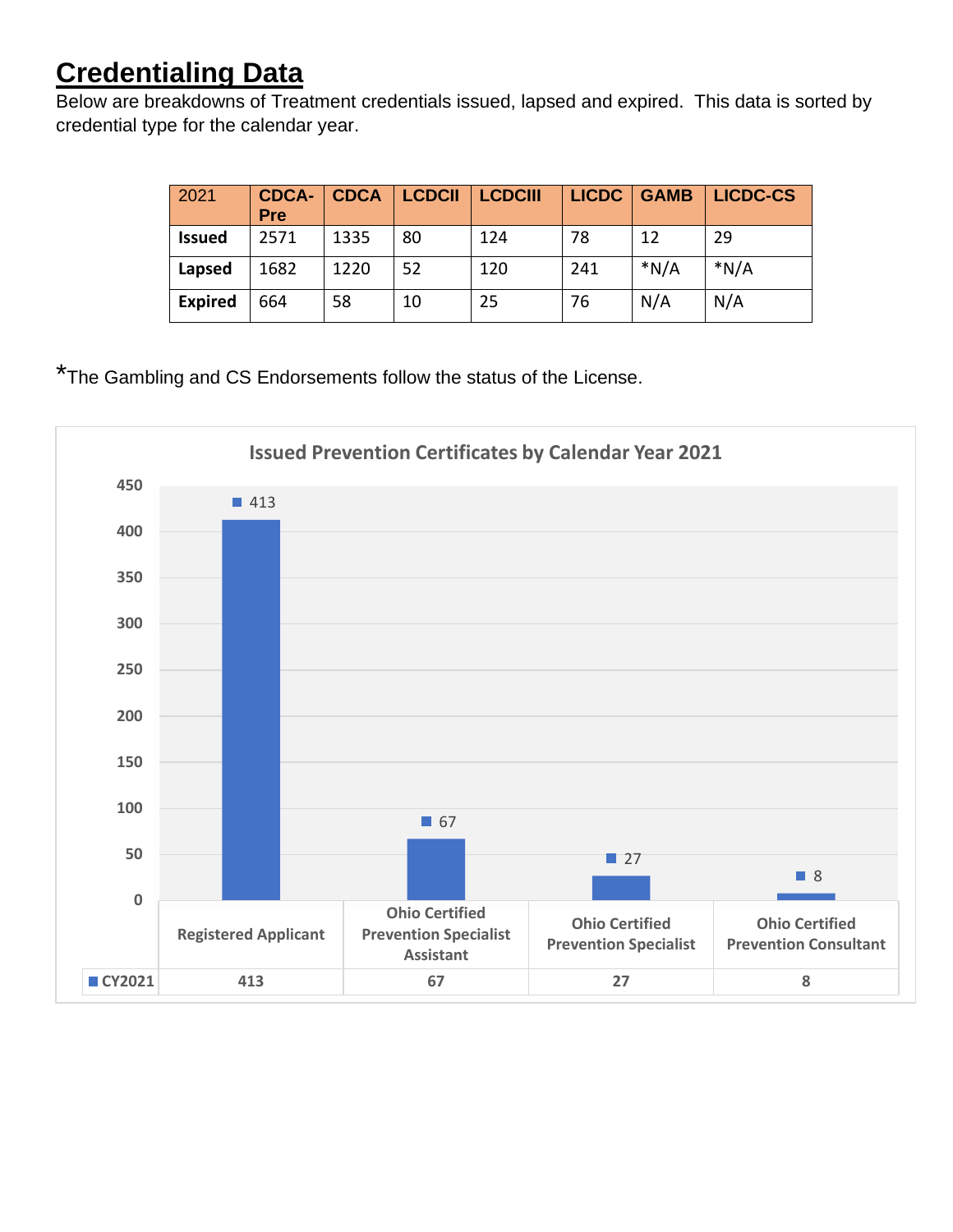# **Credentialing Data**

Below are breakdowns of Prevention credentials issued, lapsed and expired. This data is sorted by credential type for the calendar year.

| 2021           | RA  | <b>OCPS</b><br>Α | <b>OCPS</b> | <b>OCPC</b> |
|----------------|-----|------------------|-------------|-------------|
| <b>Issued</b>  | 413 | 67               | 24          | 8           |
| <b>Expired</b> | 265 | 2                | 12          | 9           |
| <b>Lapsed</b>  | N/A | 103              | 18          | 21          |

## **Active Licenses**

Below is a breakdown of the active licenses as of 1/3/2022.

|        | <b>CDCA</b><br>-Pre | <b>CDCA</b> | LCDCII   LCDCIII |      |      | LICDC   LICDC-   RA   OCPSA<br><b>CS</b> |     |      |     | $\vert$ OCPS $\vert$ OCPC $\vert$ TOTAL |        |
|--------|---------------------|-------------|------------------|------|------|------------------------------------------|-----|------|-----|-----------------------------------------|--------|
| Active | 2678                | 4567        | 466              | 1285 | 1186 | 1343                                     | 703 | -272 | 175 | 166                                     | 12,841 |

## **Examinations Administered**

### **ADC EXAM** (LCDC II, LCDC III and LICDC)

|      | <b>Total Examinations</b> | <b>Passing</b>                    | Failing | % Passing |
|------|---------------------------|-----------------------------------|---------|-----------|
| Ohio | ົ່<br>ر ے ے               | $\overline{\phantom{a}}$<br>ᅩ / J | 54      | 76%       |

### **CS Exam** (For LICDC – CS)

|      | <b>Total Examinations</b> | <b>Passing</b> | ailing | % Passing |
|------|---------------------------|----------------|--------|-----------|
| Ohio | 1 C<br>ب بلد              | --             |        | 68%       |

#### **PS Exam** (For OCPC, OCPS)

|      | <b>Total Examinations</b>      | <b>Passing</b>           | <b>Failing</b> | % Passing |
|------|--------------------------------|--------------------------|----------------|-----------|
| Ohio | 29<br>$\overline{\phantom{a}}$ | $\overline{\phantom{a}}$ |                | 86%       |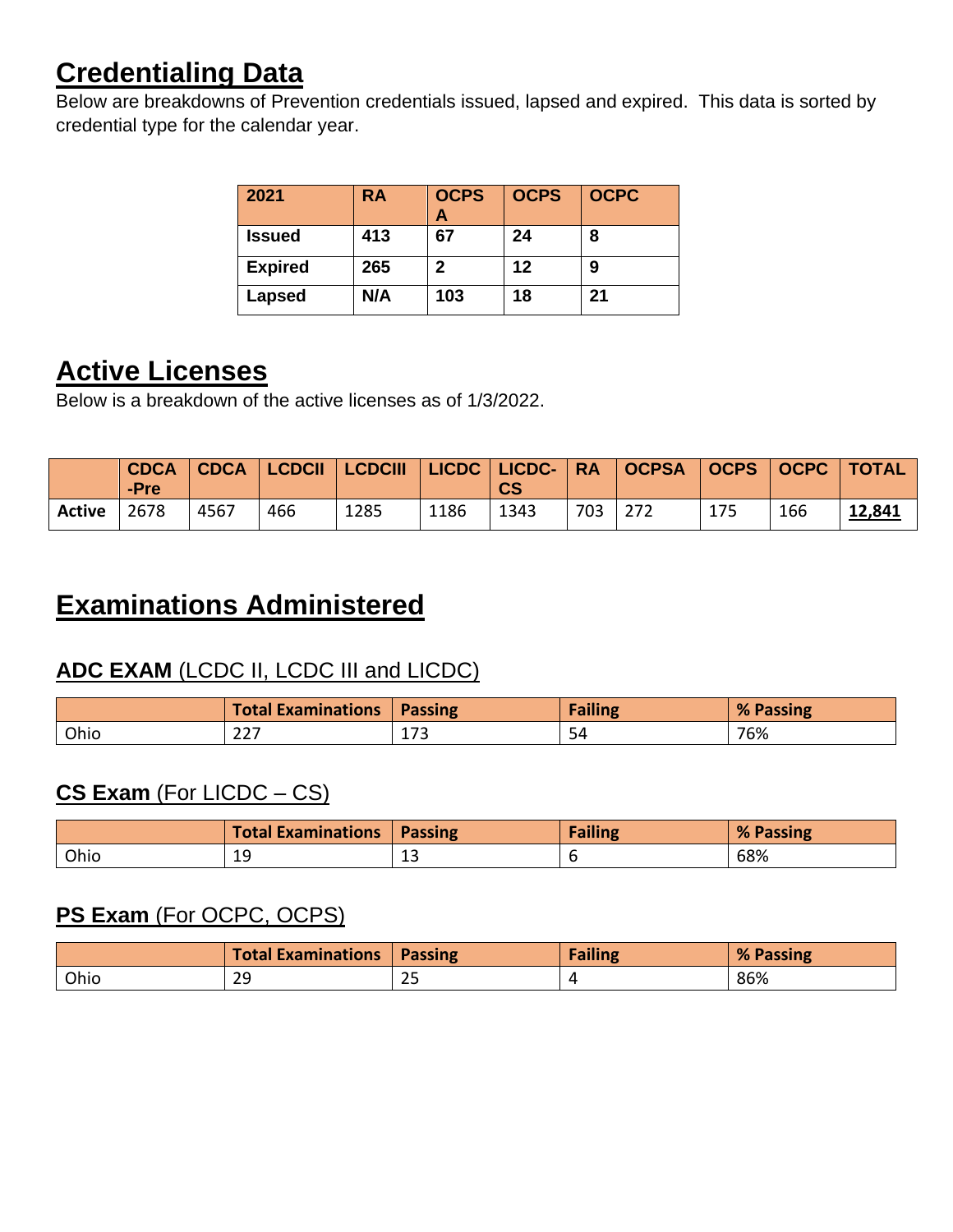### **Ethics Complaints Received & Completed**

In CY2021, the Board received 184 Ethics Complaints.

A total of 232 cases were completed in CY2021. The following is a breakdown of case outcomes:



Of the 110 cases in which discipline was taken, the following is a breakdown of discipline by ethical code violations and credential types: